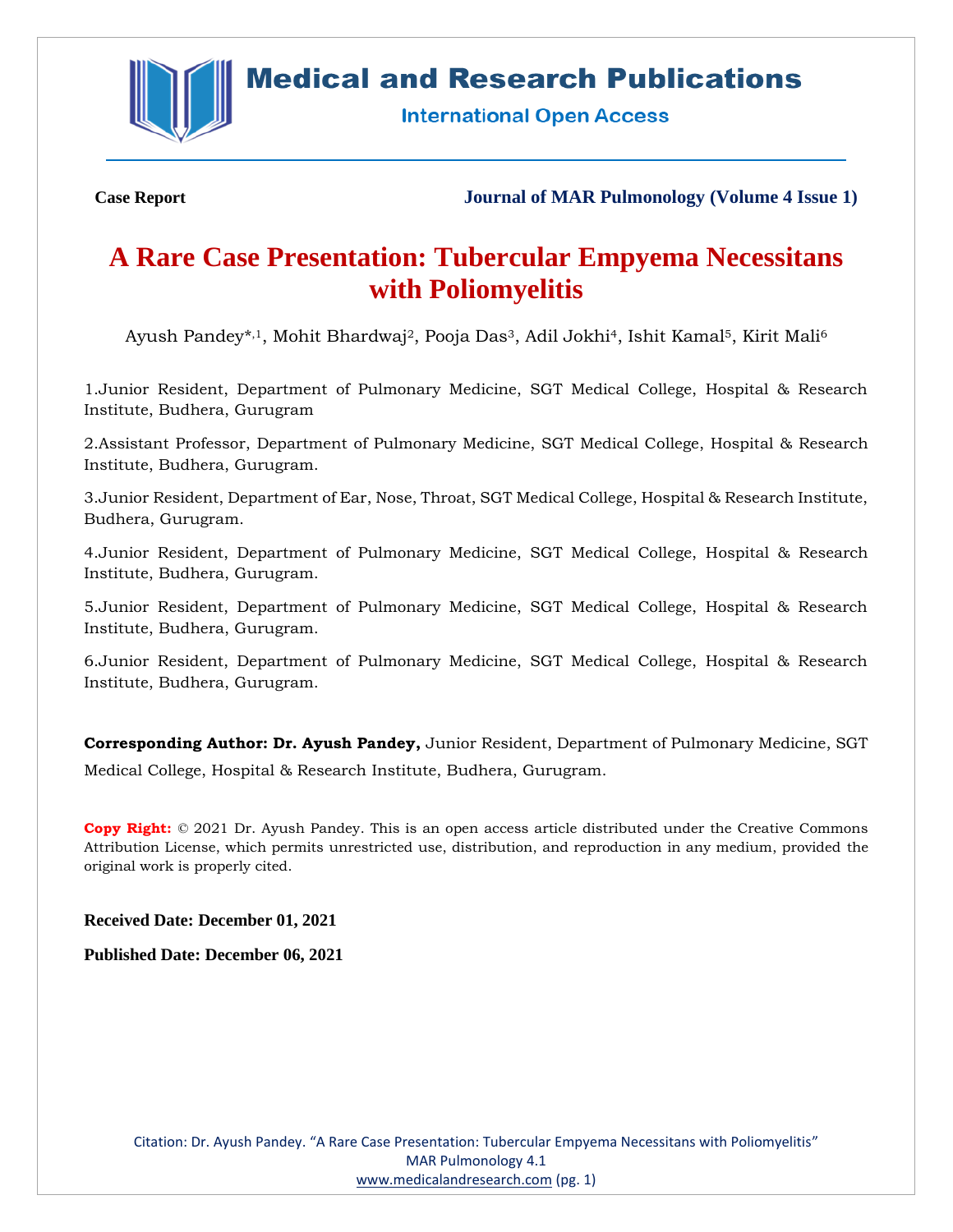#### **Abstract**

*54 years old male; non-smoker; non-alcoholic; known case of seizure disorder, left hemiplegia, bronchial asthma presented with decreased appetite since 2-3 months, chest pain since 2 months, breathlessness since 5-7 days. The patient has had a history of bronchial asthma since childhood – on irregular treatment – no documents available with the patient. The patient had a history of seizures and left hemiplegia - 5 years back – on irregular treatment, no documents available. The patient also had a history of rib fractures due to trauma 2 months back. On detailed examination the patient had scoliosis, multiple chest wall swellings, and rib fracture. The patient was diagnosed with a case of tubercular empyema with rib osteomyelitis with scoliosis. Empyema was drained with an intercostal drainage tube and was started on anti-tubercular therapy. Lung expanded and the patient was discharged on anti-tubercular therapy.*

#### **Introduction**

Extrapulmonary tuberculosis (EPTB) carries a high burden which ranges from 15– 20% of all HIVnegative TB cases. The burden is still high in HIV-positive people and accounts for 40-50% of new TB cases **[**1**]**. Pleural disease is one of the most common extra-pulmonary involvements in TB in developing countries **[**1, 2**]**. Tuberculosis empyema is an entity distinct from and much less common than, TB pleural effusion. Tuberculosis empyema represents nearly 20 percent of all cases of empyema seen in high prevalence countries like India **[**3**]**.

Empyema necessitates (EN) is a kind of empyema that diffuses to extrapleural space and can involve chest pain. TB is the most common cause of EN. EN usually presents as a single mass with or without pain on the chest wall; diagnosis is based on clinical view and radiologic imaging and confirmation are by smear, culture, and PCR from fluid aspiration. The treatment is a combination of drainage and standard anti-TB treatment.

#### **Case Report**

54 years old male who is a non-diabetic; normotensive; non-smoker; non-alcoholic; known case of bronchial asthma and seizure disorder with left hemiplegia presented to Pulmonary Medicine OPD with complaints of decreased appetite since 2-3 months, chest pain since 2 months and breathlessness since 5-7 days. There is no associated history of fever, hemoptysis, orthopnea, and paroxysmal nocturnal dyspnea. The patient has had a history of bronchial asthma since childhood and the patient is taking

Citation: Ayush Pandey. "A Rare Case Presentation: Tubercular Empyema Necessitans with Poliomyelitis" MAR Pulmonology 4.1 [www.medicalandresearch.com](http://www.medicalandresearch.com/) (pg. 2)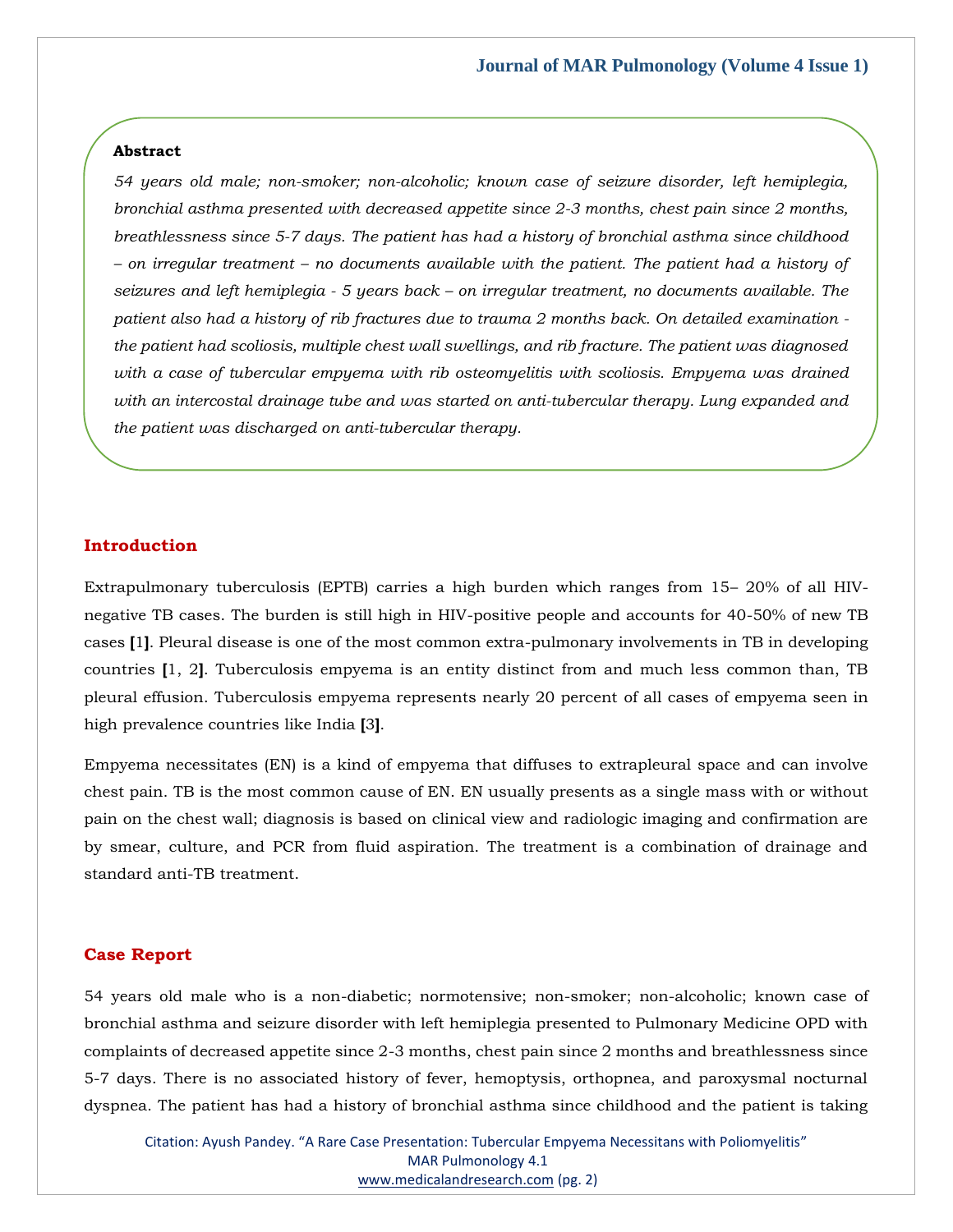irregular treatment but no documents are available with the patient. The patient has a history of seizures and left hemiplegia 5 years back for which he was taking treatment irregularly and no documents are available with the patient. The patient also has a history of rib fracture 2 months back due to trauma. On general physical examination, the patient was lean-built and had pallor and clubbing. Bilateral pitting pedal edema was also present along with bedsore grade-2.

On systemic examination, the patient had scoliosis with three swelling presents in the anterior chest wall which were of variable sizes, the round, well-defined, tender, local temperature was raised, mobile, not attached to the overlying skin or underlying structures. The patient had absent breath sounds on the left side. Digital chest x-ray was suggestive of pleural effusion. Diagnostic pleural fluid aspiration was done which revealed pus. An intercostal drainage tube was inserted on the left side in the midaxillary line in the 5th intercostal space and the patient was started on a double I.V antibiotic regime. The pus aspirated was sent for culture and sensitivity, acid-fast bacilli staining, and cartridge-based nucleic acid amplification test (CBNAAT). Mycobacterium tuberculosis (Mtb) was detected in pus CBNAAT and was found to be rifampicin sensitive. Mtb was also confirmed by culture. The patient was started on anti-tubercular therapy (HRZE), a fixed-dose combination under the directly observed treatment short-course (DOTS). The patient tolerated ATT well. A total of 2130 ml of pus was drained from the left pleural cavity. All three chest wall swellings were drained separately for pus. The intercostal drainage tube was removed after 19 days. The patient was discharged in stable condition with antitubercular therapy for 6 months. The patient has been advised a regular follow-up after 1 month.



Figure 1: Left sided Hemiplegia

Citation: Ayush Pandey. "A Rare Case Presentation: Tubercular Empyema Necessitans with Poliomyelitis" MAR Pulmonology 4.1 [www.medicalandresearch.com](http://www.medicalandresearch.com/) (pg. 3)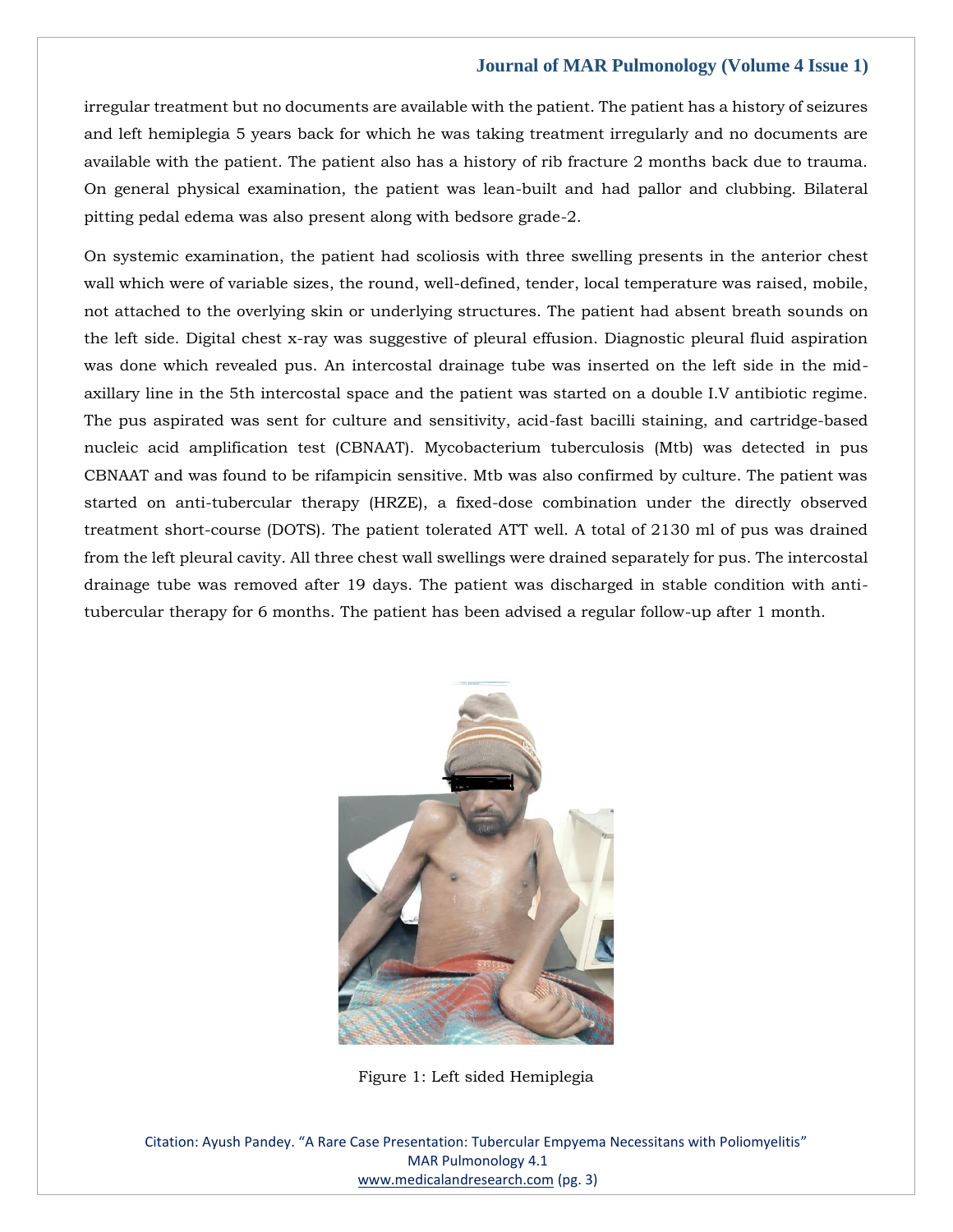

Figure 2: Chest swelling with scoliosis



Figure 3: Left sided Empyema with scoliosis

Citation: Ayush Pandey. "A Rare Case Presentation: Tubercular Empyema Necessitans with Poliomyelitis" MAR Pulmonology 4.1 [www.medicalandresearch.com](http://www.medicalandresearch.com/) (pg. 4)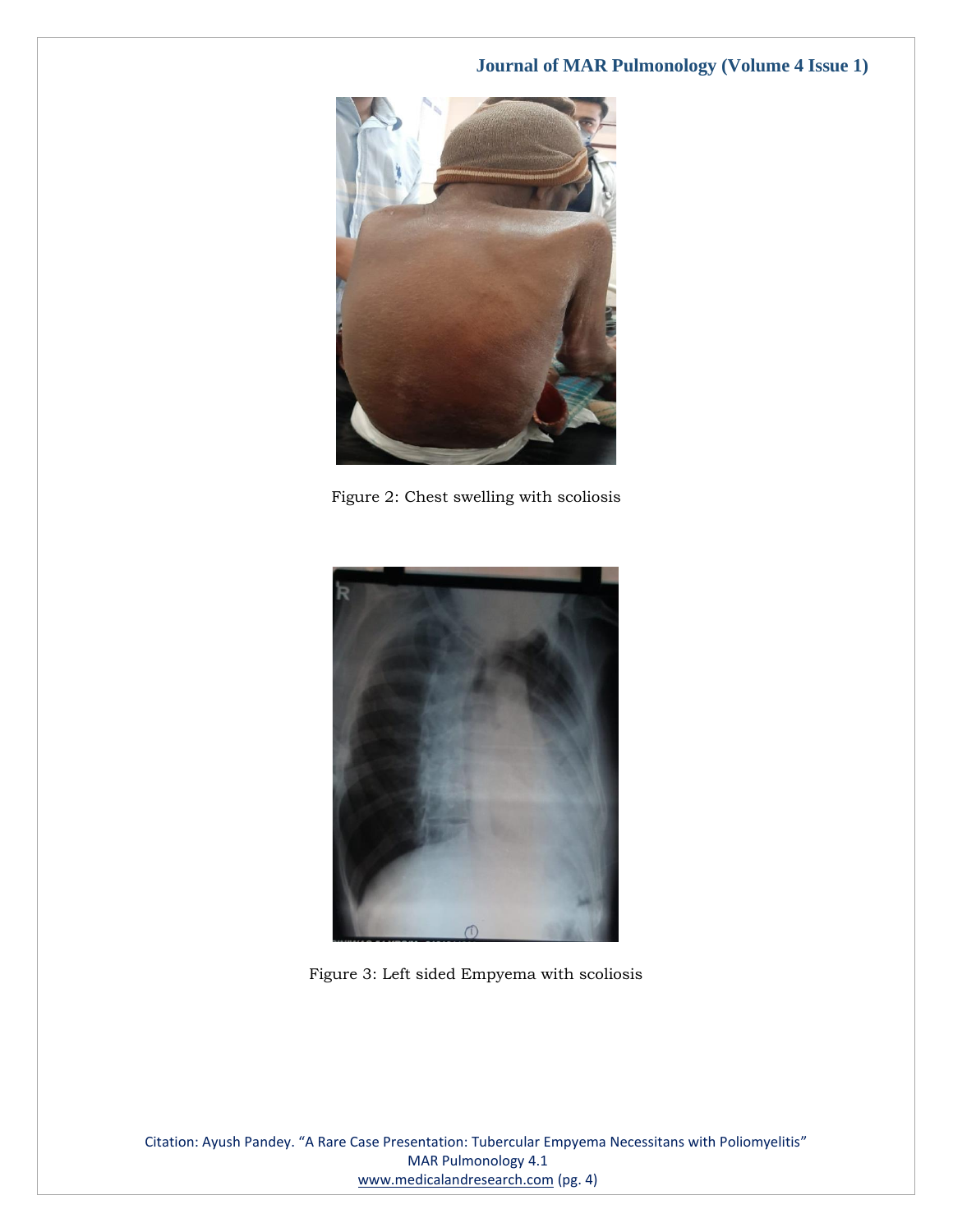

Figure 4: Left sided Empyema with Inter costal drainage tube in situ

#### **Discussion**

Chest wall abscesses are a rare manifestation of extrapulmonary tuberculosis **[**4,5**]**. Abscess arises due to chronic empyema which does not resolve and leaks into the chest wall. When the empyema leaks into the chest wall which is a rare complication, it is called Empyema Necessitans **[**6**]**. Usually, it presents with a single swelling in the chest wall but sometimes the patient can present with multiple masses involving bones, rib cage, and muscles **[**7, 8, 9, 10, 11**]**. Computed tomography (CT) of the thorax is pathognomonic for diagnosis of Empyema Necessitans. The sign is the connection of pleural effusion with an extrapleural mass of the chest wall **[**12**]**. Underlying lung parenchymal pathologies can also be diagnosed with the help of CT. However, histopathological confirmation is indicated **[**13**]**. Elucidation of etiological factors can be challenging especially in the case of mycobacterium tuberculosis as acid-fast smear, fine needle aspiration (FNA), and PCR can yield false-positive results **[**14**]**.

However, PCR can be considered a rapid and reliable diagnostic modality but its limited availability is another roadblock in establishing the etiological factor. Surgical histologic samples can also have falsenegative results, and only 20% of cases yield definite diagnoses **[**15**]**.

Pneumothorax, empyema, and pyopneumothorax are complications of pulmonary tuberculosis (TB), whilst infrequent but leading to significant morbidity and mortality **[**21, 22**]**. Tuberculous pleural effusion originates from infection of the pleura by Mycobacterium tuberculosis which is characterized by fluid accumulation and the presence of chronic inflammatory cells in the pleural cavity **[**23**]**. Tuberculous empyema occurs through the same mechanism but is often accompanied by more severe lung parenchymal lesions **[**21**]**. Empyema could be related to ineffective treatment as a result of anti-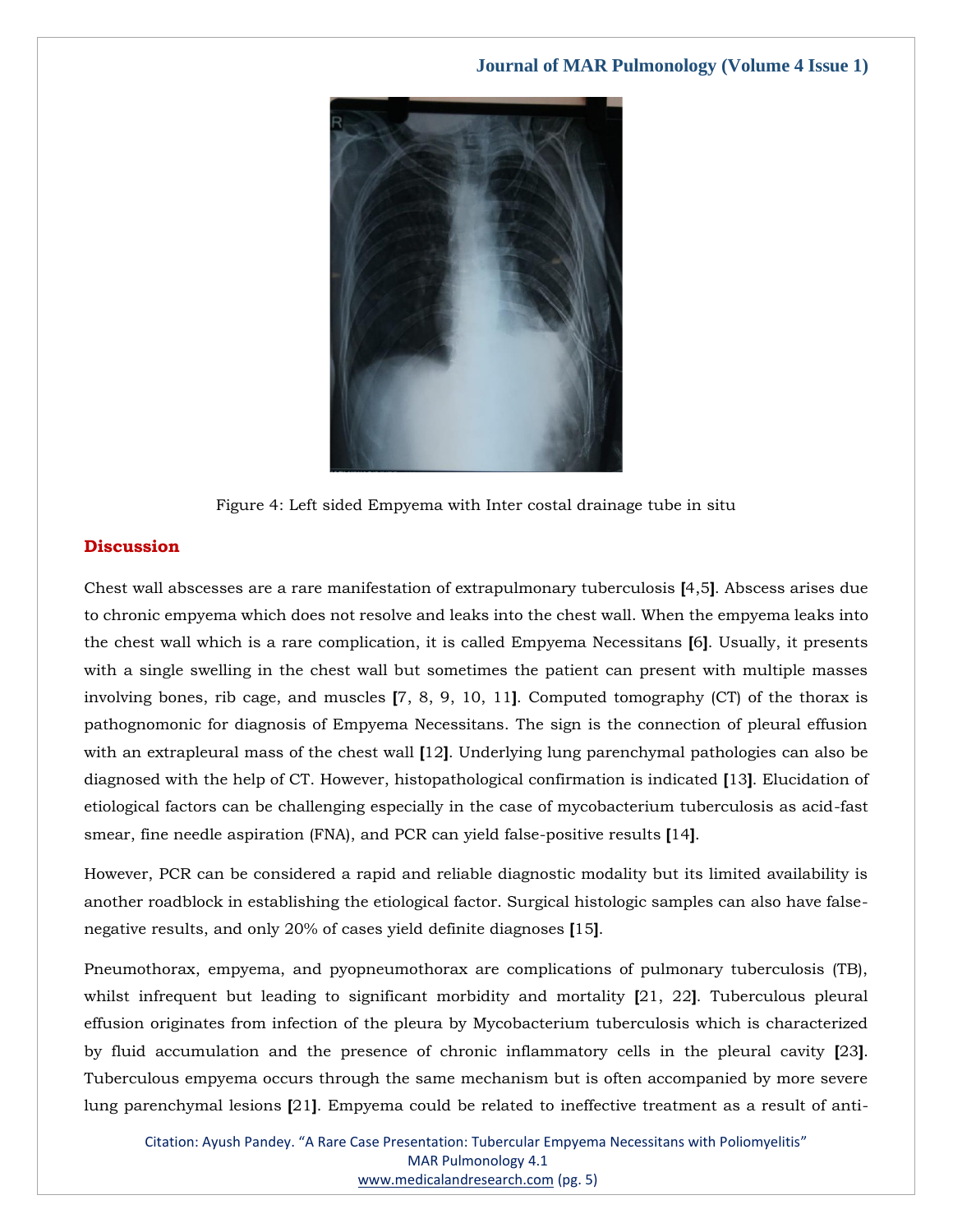tuberculosis drugs (ATD) inadequately penetrating the thickened pleura due to fibrin deposits. Other rare complications include purulent pericarditis, peritonitis, pulmonary abscess.

The other differential diagnosis that can be considered is infection from Staphylococcus aureus, Klebsiella, noninfectious diseases like primary lung neoplasm should also be considered. A tissue biopsy can give the ultimate diagnosis **[**16, 17**]**. The pus should be completed from every involved tissue. Removal of all involved tissues such as bones and cartilages is an assured and safe approach but sometimes spreads the infection **[**9, 18**]**. The mortality rate for decortication to improve lung function is about 5%. Relapse of infection is due to incomplete excision of ribs or infected pleura, which can take place 10 years after the surgery. These patients should be closely followed-up **[**19, 20**]**. Antitubercular therapy along with surgery wherever indicated forms the cornerstone of the treatment. This prevents recurrence and reduces morbidity and mortality associated with the disease.

## **Conclusion**

High clinical suspicion of tuberculosis presenting as anterior chest wall swellings is required especially in high burden countries like India. Early diagnosis and complete treatment completely cure the patient and prevent relapses.

Knowledge of such cases is crucial since a high index of suspicion is key to adequate management. The absence of respiratory and constitutional symptoms does not rule out TB. EN is indeed a possible complication of TB-related empyema in all ages. Surgical drainage along with ATT is the most effective method of treatment for EN. The most challenging part is to identify disease EN.

# **References**

1[.Sharma SK, Mohan A \(2004\).](https://www.google.com/search?q=extrapulmonary+tuberculosis&oq=Extrapulmonary+tuberculosis&aqs=chrome.0.0i512l10.375j0j7&sourceid=chrome&ie=UTF-8) "Extrapulmonary tuberculosis". Ind J Med Res. 120(4):316–53.

2[.Yoon HJ, Song YG, Park WI, Choi JP, Chang KH, Kim JM.](https://www.google.com/search?q=Clinical+manifestations+and+diagnosis+of+extrapulmonary+tuberculosis&sxsrf=AOaemvL3I6m-evCKBIzl3sS93E2JVWW9ZQ%3A1638459280608&ei=kOeoYYq2JImY4-EPuv65kAQ&ved=0ahUKEwiKvpi7uMX0AhUJzDgGHTp_DkIQ4dUDCA4&uact=5&oq=Clinical+manifestations+and+diagnosis+of+extrapulmonary+tuberculosis&gs_lcp=Cgdnd3Mtd2l6EAMyBggAEBYQHjoHCCMQ6gIQJ0oECEEYAEoECEYYAFDVB1jVB2CGE2gBcAJ4AIAB6AGIAegBkgEDMi0xmAEAoAEBoAECsAEKwAEB&sclient=gws-wiz) "Clinical manifestations and diagnosis of extrapulmonary tuberculosis"[. Yonsei Med J 2004; 45:453-61.](https://www.google.com/search?q=Clinical+manifestations+and+diagnosis+of+extrapulmonary+tuberculosis&sxsrf=AOaemvL3I6m-evCKBIzl3sS93E2JVWW9ZQ%3A1638459280608&ei=kOeoYYq2JImY4-EPuv65kAQ&ved=0ahUKEwiKvpi7uMX0AhUJzDgGHTp_DkIQ4dUDCA4&uact=5&oq=Clinical+manifestations+and+diagnosis+of+extrapulmonary+tuberculosis&gs_lcp=Cgdnd3Mtd2l6EAMyBggAEBYQHjoHCCMQ6gIQJ0oECEEYAEoECEYYAFDVB1jVB2CGE2gBcAJ4AIAB6AGIAegBkgEDMi0xmAEAoAEBoAECsAEKwAEB&sclient=gws-wiz)

3.Gupta SK, Kishan J, Singh SP. "[Review of one hundred cases of empyema thoracis](https://www.google.com/search?q=Review+of+one+hundred+cases+of+empyema+thoracis&sxsrf=AOaemvJ7QYfZ51DGoIDqwa-raxWa3l5DQg%3A1638459301276&ei=peeoYeOgENeN4-EP3paMsAw&ved=0ahUKEwijh4bFuMX0AhXXxjgGHV4LA8YQ4dUDCA4&uact=5&oq=Review+of+one+hundred+cases+of+empyema+thoracis&gs_lcp=Cgdnd3Mtd2l6EAMyBwgjEOoCECcyBwgjEOoCECcyBwgjEOoCECcyBwgjEOoCECcyBwgjEOoCECcyBwgjEOoCECcyBwgjEOoCECcyBwgjEOoCECcyBwgjEOoCECcyBwgjEOoCECdKBAhBGABKBAhGGABQpwZYpwZgughoAXACeACAAQCIAQCSAQCYAQCgAQGgAQKwAQrAAQE&sclient=gws-wiz)". Indian J Chest [Dis Allied Sci 1989; 31: 15-20.](https://www.google.com/search?q=Review+of+one+hundred+cases+of+empyema+thoracis&sxsrf=AOaemvJ7QYfZ51DGoIDqwa-raxWa3l5DQg%3A1638459301276&ei=peeoYeOgENeN4-EP3paMsAw&ved=0ahUKEwijh4bFuMX0AhXXxjgGHV4LA8YQ4dUDCA4&uact=5&oq=Review+of+one+hundred+cases+of+empyema+thoracis&gs_lcp=Cgdnd3Mtd2l6EAMyBwgjEOoCECcyBwgjEOoCECcyBwgjEOoCECcyBwgjEOoCECcyBwgjEOoCECcyBwgjEOoCECcyBwgjEOoCECcyBwgjEOoCECcyBwgjEOoCECcyBwgjEOoCECdKBAhBGABKBAhGGABQpwZYpwZgughoAXACeACAAQCIAQCSAQCYAQCgAQGgAQKwAQrAAQE&sclient=gws-wiz)

4.[Y. T. Kim, K. N. Han, C. H. Kang, S. W. Sung, and J. H. Kim, "Comp](https://www.google.com/search?q=Complete+resection+is+mandatory+for+tubercular+cold+abscess+of+the+chest+wall&sxsrf=AOaemvIXR16Q2RBTU8VCnXslugxjWfSV8Q%3A1638459320404&ei=uOeoYbuTGNaP4-EP5_uluAI&ved=0ahUKEwi7z5XOuMX0AhXWxzgGHed9CScQ4dUDCA4&uact=5&oq=Complete+resection+is+mandatory+for+tubercular+cold+abscess+of+the+chest+wall&gs_lcp=Cgdnd3Mtd2l6EAM6BwgjEOoCECdKBAhBGABKBAhGGABQgwZYgwZgnghoAXACeACAAckBiAHJAZIBAzItMZgBAKABAaABArABCsABAQ&sclient=gws-wiz)lete resection is mandatory for [tubercular cold abscess of the chest wall," Annals ofThoracic Surgery, vol. 85, no. 1, pp. 273–](https://www.google.com/search?q=Complete+resection+is+mandatory+for+tubercular+cold+abscess+of+the+chest+wall&sxsrf=AOaemvIXR16Q2RBTU8VCnXslugxjWfSV8Q%3A1638459320404&ei=uOeoYbuTGNaP4-EP5_uluAI&ved=0ahUKEwi7z5XOuMX0AhXWxzgGHed9CScQ4dUDCA4&uact=5&oq=Complete+resection+is+mandatory+for+tubercular+cold+abscess+of+the+chest+wall&gs_lcp=Cgdnd3Mtd2l6EAM6BwgjEOoCECdKBAhBGABKBAhGGABQgwZYgwZgnghoAXACeACAAckBiAHJAZIBAzItMZgBAKABAaABArABCsABAQ&sclient=gws-wiz) 277, 2008.

5. [S. Aylk, A. Qakan, N. Aslankara, and A. Ozsoz, "Tuberculous ¨ abscess on the chest wall," Monaldi](https://www.google.com/search?q=Tuberculous+%C2%A8+abscess+on+the+chest+wall&sxsrf=AOaemvIqGtkSEk3xAP87oLC67GTS15kbBQ%3A1638459340440&ei=zOeoYaavGq6X4-EP08ekgAQ&ved=0ahUKEwimxdzXuMX0AhWuyzgGHdMjCUAQ4dUDCA4&uact=5&oq=Tuberculous+%C2%A8+abscess+on+the+chest+wall&gs_lcp=Cgdnd3Mtd2l6EAMyBggAEBYQHjIGCAAQFhAeOgcIIxDqAhAnSgQIQRgASgQIRhgAUOUFWOUFYKIIaAFwAngAgAH3AYgB9wGSAQMyLTGYAQCgAQGgAQKwAQrAAQE&sclient=gws-wiz)  [Archives for Chest Disease, vol. 71, no. 1, pp. 39](https://www.google.com/search?q=Tuberculous+%C2%A8+abscess+on+the+chest+wall&sxsrf=AOaemvIqGtkSEk3xAP87oLC67GTS15kbBQ%3A1638459340440&ei=zOeoYaavGq6X4-EP08ekgAQ&ved=0ahUKEwimxdzXuMX0AhWuyzgGHdMjCUAQ4dUDCA4&uact=5&oq=Tuberculous+%C2%A8+abscess+on+the+chest+wall&gs_lcp=Cgdnd3Mtd2l6EAMyBggAEBYQHjIGCAAQFhAeOgcIIxDqAhAnSgQIQRgASgQIRhgAUOUFWOUFYKIIaAFwAngAgAH3AYgB9wGSAQMyLTGYAQCgAQGgAQKwAQrAAQE&sclient=gws-wiz)–42, 2009.

Citation: Ayush Pandey. "A Rare Case Presentation: Tubercular Empyema Necessitans with Poliomyelitis" MAR Pulmonology 4.1 [www.medicalandresearch.com](http://www.medicalandresearch.com/) (pg. 6)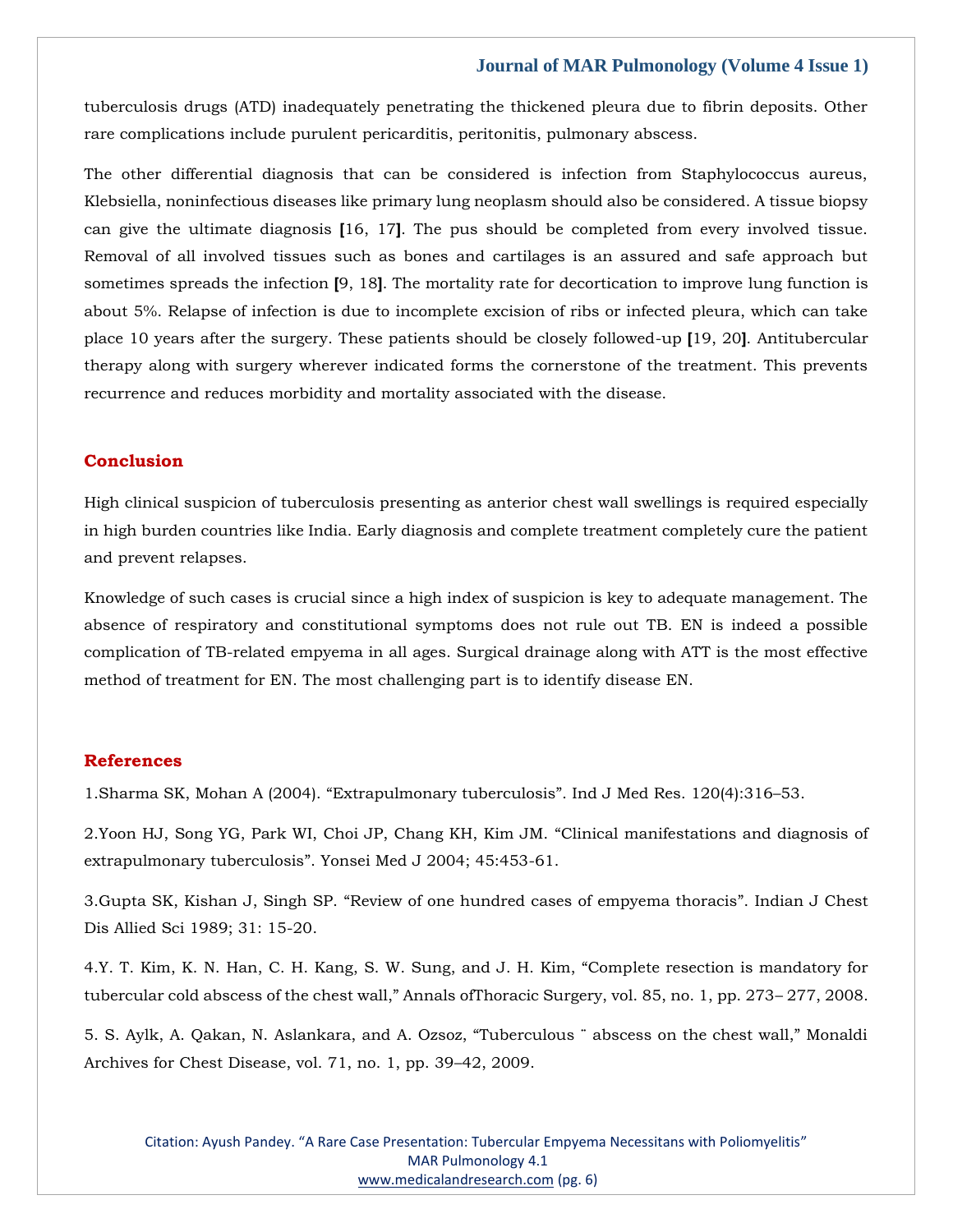6.[S. A. Sahn and M. D. Iseman, "Tuberculous empyema," Seminars in Respiratory Infections,](https://www.google.com/search?q=Tuberculous+empyema&sxsrf=AOaemvId1r3Bl6HQTPjKIDqXF7lpQHQxuQ%3A1638459358543&ei=3ueoYcG-IO6W4-EPtZKqsAw&ved=0ahUKEwjBpa3guMX0AhVuyzgGHTWJCsYQ4dUDCA4&uact=5&oq=Tuberculous+empyema&gs_lcp=Cgdnd3Mtd2l6EAMyBQgAEIAEMgoIABCABBCHAhAUMgUIABCABDIFCAAQgAQyCggAEIAEEIcCEBQyBQgAEIAEMgYIABAWEB4yBggAEBYQHjIGCAAQFhAeMgYIABAWEB46BwgjEOoCECdKBAhBGABKBAhGGABQ1AVY1AVglAhoAXACeACAAcEBiAHBAZIBAzAuMZgBAKABAaABArABCsABAQ&sclient=gws-wiz) vol. 14, [no. 1, pp. 82](https://www.google.com/search?q=Tuberculous+empyema&sxsrf=AOaemvId1r3Bl6HQTPjKIDqXF7lpQHQxuQ%3A1638459358543&ei=3ueoYcG-IO6W4-EPtZKqsAw&ved=0ahUKEwjBpa3guMX0AhVuyzgGHTWJCsYQ4dUDCA4&uact=5&oq=Tuberculous+empyema&gs_lcp=Cgdnd3Mtd2l6EAMyBQgAEIAEMgoIABCABBCHAhAUMgUIABCABDIFCAAQgAQyCggAEIAEEIcCEBQyBQgAEIAEMgYIABAWEB4yBggAEBYQHjIGCAAQFhAeMgYIABAWEB46BwgjEOoCECdKBAhBGABKBAhGGABQ1AVY1AVglAhoAXACeACAAcEBiAHBAZIBAzAuMZgBAKABAaABArABCsABAQ&sclient=gws-wiz)–87, 1999.

7.[N. R. Barrett, "Tuberculosis of the chest wall," Tubercle, vol. 20, no. 10, pp. 445–](https://www.google.com/search?q=Tuberculosis+of+the+chest+wall&sxsrf=AOaemvIn9znTD0YMH_PPUZw3AK3ydBtLFw%3A1638459380389&ei=9OeoYaWfF53J4-EPuuOlyAQ&ved=0ahUKEwil6eLquMX0AhWd5DgGHbpxCUkQ4dUDCA4&uact=5&oq=Tuberculosis+of+the+chest+wall&gs_lcp=Cgdnd3Mtd2l6EAMyBwgjEOoCECcyBwgjEOoCECcyBwgjEOoCECcyBwgjEOoCECcyBwgjEOoCECcyBwgjEOoCECcyBwgjEOoCECcyBwgjEOoCECcyBwgjEOoCECcyBwgjEOoCECdKBAhBGABKBAhGGABQiQZYiQZg_QdoAXACeACAAQCIAQCSAQCYAQCgAQGgAQKwAQrAAQE&sclient=gws-wiz)459, 1939.

8.[K. Ohta, Y. Yamamoto, J. Arai, Y. Kamurasaki, and N. Yashimura, "Solitary choroidal tuberculoma in](https://www.google.com/search?q=Solitary+choroidal+tuberculoma+in+a+patient+with+chest+wall+tuberculosis&sxsrf=AOaemvKL97p2BhlDZqO5PnT5p0dX6-39_g%3A1638459397828&ei=BeioYa7rMZaE4-EP_f-joAE&ved=0ahUKEwjugYvzuMX0AhUWwjgGHf3_CBQQ4dUDCA4&uact=5&oq=Solitary+choroidal+tuberculoma+in+a+patient+with+chest+wall+tuberculosis&gs_lcp=Cgdnd3Mtd2l6EAM6BwgjEOoCECdKBAhBGABKBAhGGABQkQZYkQZgughoAXACeACAAcUBiAHFAZIBAzAuMZgBAKABAaABArABCsABAQ&sclient=gws-wiz)  [a patient with chest wall tuberculosis," British Journal of Ophthalmology, vol. 87, no. 6, p. 795, 2003.](https://www.google.com/search?q=Solitary+choroidal+tuberculoma+in+a+patient+with+chest+wall+tuberculosis&sxsrf=AOaemvKL97p2BhlDZqO5PnT5p0dX6-39_g%3A1638459397828&ei=BeioYa7rMZaE4-EP_f-joAE&ved=0ahUKEwjugYvzuMX0AhUWwjgGHf3_CBQQ4dUDCA4&uact=5&oq=Solitary+choroidal+tuberculoma+in+a+patient+with+chest+wall+tuberculosis&gs_lcp=Cgdnd3Mtd2l6EAM6BwgjEOoCECdKBAhBGABKBAhGGABQkQZYkQZgughoAXACeACAAcUBiAHFAZIBAzAuMZgBAKABAaABArABCsABAQ&sclient=gws-wiz)

9.K[. Chaiyasate and J. Hramiec, "Images in clinical medicine. Tuberculosis empyema necessitatis," The](https://www.google.com/search?q=%E2%80%9CImages+in+clinical+medicine.+Tuberculosis+empyema+necessitatis&sxsrf=AOaemvLmtnDT6ExMIu7vdYn0_ceYdWbPgw%3A1638459421082&ei=HeioYeS8BKSd4-EPuIe5iAI&ved=0ahUKEwikv5b-uMX0AhWkzjgGHbhDDiEQ4dUDCA4&uact=5&oq=%E2%80%9CImages+in+clinical+medicine.+Tuberculosis+empyema+necessitatis&gs_lcp=Cgdnd3Mtd2l6EAM6BwgjEOoCECdKBAhBGABKBAhGGABQ7gVY7gVgmAhoAXAAeACAAcMBiAHDAZIBAzAuMZgBAKABAaABArABCsABAQ&sclient=gws-wiz)  [New England Journal of Medicine, vol. 352, no. 9, article e8, 2005.](https://www.google.com/search?q=%E2%80%9CImages+in+clinical+medicine.+Tuberculosis+empyema+necessitatis&sxsrf=AOaemvLmtnDT6ExMIu7vdYn0_ceYdWbPgw%3A1638459421082&ei=HeioYeS8BKSd4-EPuIe5iAI&ved=0ahUKEwikv5b-uMX0AhWkzjgGHbhDDiEQ4dUDCA4&uact=5&oq=%E2%80%9CImages+in+clinical+medicine.+Tuberculosis+empyema+necessitatis&gs_lcp=Cgdnd3Mtd2l6EAM6BwgjEOoCECdKBAhBGABKBAhGGABQ7gVY7gVgmAhoAXAAeACAAcMBiAHDAZIBAzAuMZgBAKABAaABArABCsABAQ&sclient=gws-wiz)

10.C.-Y. Huang, W.-J. Su, and R.-[P. Perng, "Childhood tuberculosis presenting as an anterior chest wall](https://www.google.com/search?q=Childhood+tuberculosis+presenting+as+an+anterior+chest+wall+abscess&sxsrf=AOaemvJahenwcxjrzF8rHdn0Ka4Q3BEbqA%3A1638459441113&ei=MeioYYevBvnH4-EPtMmV8AE&ved=0ahUKEwjHi92HucX0AhX54zgGHbRkBR4Q4dUDCA4&uact=5&oq=Childhood+tuberculosis+presenting+as+an+anterior+chest+wall+abscess&gs_lcp=Cgdnd3Mtd2l6EAM6BwgjEOoCECdKBAhBGABKBAhGGABQjgZYjgZgqwhoAXAAeACAAdUBiAHVAZIBAzItMZgBAKABAaABArABCsABAQ&sclient=gws-wiz)  [abscess," Journal of the Formosan Medical Association, vol. 100, no. 12, pp. 829–](https://www.google.com/search?q=Childhood+tuberculosis+presenting+as+an+anterior+chest+wall+abscess&sxsrf=AOaemvJahenwcxjrzF8rHdn0Ka4Q3BEbqA%3A1638459441113&ei=MeioYYevBvnH4-EPtMmV8AE&ved=0ahUKEwjHi92HucX0AhX54zgGHbRkBR4Q4dUDCA4&uact=5&oq=Childhood+tuberculosis+presenting+as+an+anterior+chest+wall+abscess&gs_lcp=Cgdnd3Mtd2l6EAM6BwgjEOoCECdKBAhBGABKBAhGGABQjgZYjgZgqwhoAXAAeACAAdUBiAHVAZIBAzItMZgBAKABAaABArABCsABAQ&sclient=gws-wiz)831, 2001.

11. [K. Yaita, T. Suzuki, Y. Yoshimura, and N. Tachikawa, "Chest wall tuberculosis," Internal Medicine,](https://www.google.com/search?q=Chest+wall+tuberculosis&sxsrf=AOaemvJSgWb5AWdoacaom2j6hPPgsINUNw%3A1638459459363&ei=Q-ioYfbQFfmF4-EPp-KzoAc&ved=0ahUKEwi2_raQucX0AhX5wjgGHSfxDHQQ4dUDCA4&uact=5&oq=Chest+wall+tuberculosis&gs_lcp=Cgdnd3Mtd2l6EAMyBQgAEIAEMgUIABCABDIGCAAQFhAeMgYIABAWEB4yBggAEBYQHjIGCAAQFhAeOgcIIxDqAhAnSgQIQRgASgQIRhgAUO8FWO8FYJQIaAFwAHgAgAG-AYgBvgGSAQMwLjGYAQCgAQGgAQKwAQrAAQE&sclient=gws-wiz)  [vol. 51, no. 22, pp. 3231](https://www.google.com/search?q=Chest+wall+tuberculosis&sxsrf=AOaemvJSgWb5AWdoacaom2j6hPPgsINUNw%3A1638459459363&ei=Q-ioYfbQFfmF4-EPp-KzoAc&ved=0ahUKEwi2_raQucX0AhX5wjgGHSfxDHQQ4dUDCA4&uact=5&oq=Chest+wall+tuberculosis&gs_lcp=Cgdnd3Mtd2l6EAMyBQgAEIAEMgUIABCABDIGCAAQFhAeMgYIABAWEB4yBggAEBYQHjIGCAAQFhAeOgcIIxDqAhAnSgQIQRgASgQIRhgAUO8FWO8FYJQIaAFwAHgAgAG-AYgBvgGSAQMwLjGYAQCgAQGgAQKwAQrAAQE&sclient=gws-wiz)–3232, 2012.

12.[L. Octavian and J.Walton, "Current clinical medicine," in Tuberculosis, Expert Consult Premium](https://www.google.com/search?q=Current+clinical+medicine&sxsrf=AOaemvJOfmFeAmaXmYnGLoocSRb6uJogTg%3A1638459483029&ei=W-ioYYCMAaKF4-EPgZ6lwAg&ved=0ahUKEwjApdubucX0AhWiwjgGHQFPCYgQ4dUDCA4&uact=5&oq=Current+clinical+medicine&gs_lcp=Cgdnd3Mtd2l6EAMyBggAEBYQHjIGCAAQFhAeMgYIABAWEB4yBggAEBYQHjIGCAAQFhAeMgYIABAWEB4yBggAEBYQHjIGCAAQFhAeOgcIIxDqAhAnSgQIQRgASgQIRhgAUMoFWMoFYKsIaAFwAngAgAHhAYgB4QGSAQMyLTGYAQCgAQGgAQKwAQrAAQE&sclient=gws-wiz)  [Edition, p. 789, Saunders, An Imprint of Elsevier, 2010.](https://www.google.com/search?q=Current+clinical+medicine&sxsrf=AOaemvJOfmFeAmaXmYnGLoocSRb6uJogTg%3A1638459483029&ei=W-ioYYCMAaKF4-EPgZ6lwAg&ved=0ahUKEwjApdubucX0AhWiwjgGHQFPCYgQ4dUDCA4&uact=5&oq=Current+clinical+medicine&gs_lcp=Cgdnd3Mtd2l6EAMyBggAEBYQHjIGCAAQFhAeMgYIABAWEB4yBggAEBYQHjIGCAAQFhAeMgYIABAWEB4yBggAEBYQHjIGCAAQFhAeOgcIIxDqAhAnSgQIQRgASgQIRhgAUMoFWMoFYKsIaAFwAngAgAHhAYgB4QGSAQMyLTGYAQCgAQGgAQKwAQrAAQE&sclient=gws-wiz)

13.[T. S. Brown, "Tuberculosis of the ribs," Clinical Radiology, vol. 31, no. 6, pp. 681–](https://www.google.com/search?q=Tuberculosis+of+the+ribs&sxsrf=AOaemvJVIvant552yLf3O_sYRAEFWTq3Uw%3A1638459500690&ei=bOioYabBKY6K4-EPlJqm2AY&ved=0ahUKEwimp5GkucX0AhUOxTgGHRSNCWsQ4dUDCA4&uact=5&oq=Tuberculosis+of+the+ribs&gs_lcp=Cgdnd3Mtd2l6EAMyBggAEBYQHjoHCCMQ6gIQJ0oECEEYAEoECEYYAFDtB1jtB2C6CmgBcAJ4AIABqgKIAaoCkgEDMi0xmAEAoAEBoAECsAEKwAEB&sclient=gws-wiz)684, 1980.

14.[Y. J. Kim, H. J. Jeon, C. H. Kim et al., "Chest wall tuberculosis: clinical features and treatment](https://www.google.com/search?q=Chest+wall+tuberculosis%3A+clinical+features+and+treatment+outcomes&sxsrf=AOaemvILfo2N_dYp8ZUhzN8Z0a66jxiQ7g%3A1638459529977&ei=ieioYeONO92b4-EP99e1mA4&ved=0ahUKEwij9oyyucX0AhXdzTgGHfdrDeMQ4dUDCA4&uact=5&oq=Chest+wall+tuberculosis%3A+clinical+features+and+treatment+outcomes&gs_lcp=Cgdnd3Mtd2l6EAM6BwgjEOoCECdKBAhBGABKBAhGGABQ0gZY0gZgpwloAXACeACAAd4BiAHeAZIBAzItMZgBAKABAaABArABCsABAQ&sclient=gws-wiz)  [outcomes," Tuberculosis and Respiratory Diseases, vol. 67, no. 4, pp. 318–](https://www.google.com/search?q=Chest+wall+tuberculosis%3A+clinical+features+and+treatment+outcomes&sxsrf=AOaemvILfo2N_dYp8ZUhzN8Z0a66jxiQ7g%3A1638459529977&ei=ieioYeONO92b4-EP99e1mA4&ved=0ahUKEwij9oyyucX0AhXdzTgGHfdrDeMQ4dUDCA4&uact=5&oq=Chest+wall+tuberculosis%3A+clinical+features+and+treatment+outcomes&gs_lcp=Cgdnd3Mtd2l6EAM6BwgjEOoCECdKBAhBGABKBAhGGABQ0gZY0gZgpwloAXACeACAAd4BiAHeAZIBAzItMZgBAKABAaABArABCsABAQ&sclient=gws-wiz)324, 2009.

15.[S. Tanaka, M. Aoki, T. Nakanishi et al., "Retrospective case series analysing the clinical](https://www.google.com/search?q=%E2%80%9CRetrospective+case+series+analysing+the+clinical+data+and+treatment+options+of+patients+with+a+tubercular+abscess+of+the+chest+wall&sxsrf=AOaemvLDcKlmoeuGSbZDoC2BbfZCUvXIFA%3A1638459551021&ei=n-ioYdJfw4fj4Q-Qv5GICg&ved=0ahUKEwiSq5G8ucX0AhXDwzgGHZBfBKEQ4dUDCA4&uact=5&oq=%E2%80%9CRetrospective+case+series+analysing+the+clinical+data+and+treatment+options+of+patients+with+a+tubercular+abscess+of+the+chest+wall&gs_lcp=Cgdnd3Mtd2l6EAMyBwgjEOoCECcyBwgjEOoCECcyBwgjEOoCECcyBwgjEOoCECcyBwgjEOoCECcyBwgjEOoCECcyBwgjEOoCECcyBwgjEOoCECcyBwgjEOoCECcyBwgjEOoCECdKBAhBGABKBAhGGABQ8QVY8QVgkAhoAXAAeACAAQCIAQCSAQCYAQCgAQGgAQKwAQrAAQE&sclient=gws-wiz) data and [treatment options of patients with a tubercular abscess of the chest wall," Interactive Cardiovascular](https://www.google.com/search?q=%E2%80%9CRetrospective+case+series+analysing+the+clinical+data+and+treatment+options+of+patients+with+a+tubercular+abscess+of+the+chest+wall&sxsrf=AOaemvLDcKlmoeuGSbZDoC2BbfZCUvXIFA%3A1638459551021&ei=n-ioYdJfw4fj4Q-Qv5GICg&ved=0ahUKEwiSq5G8ucX0AhXDwzgGHZBfBKEQ4dUDCA4&uact=5&oq=%E2%80%9CRetrospective+case+series+analysing+the+clinical+data+and+treatment+options+of+patients+with+a+tubercular+abscess+of+the+chest+wall&gs_lcp=Cgdnd3Mtd2l6EAMyBwgjEOoCECcyBwgjEOoCECcyBwgjEOoCECcyBwgjEOoCECcyBwgjEOoCECcyBwgjEOoCECcyBwgjEOoCECcyBwgjEOoCECcyBwgjEOoCECcyBwgjEOoCECdKBAhBGABKBAhGGABQ8QVY8QVgkAhoAXAAeACAAQCIAQCSAQCYAQCgAQGgAQKwAQrAAQE&sclient=gws-wiz)  [and Thoracic Surgery, vol. 14, no. 3, pp. 249](https://www.google.com/search?q=%E2%80%9CRetrospective+case+series+analysing+the+clinical+data+and+treatment+options+of+patients+with+a+tubercular+abscess+of+the+chest+wall&sxsrf=AOaemvLDcKlmoeuGSbZDoC2BbfZCUvXIFA%3A1638459551021&ei=n-ioYdJfw4fj4Q-Qv5GICg&ved=0ahUKEwiSq5G8ucX0AhXDwzgGHZBfBKEQ4dUDCA4&uact=5&oq=%E2%80%9CRetrospective+case+series+analysing+the+clinical+data+and+treatment+options+of+patients+with+a+tubercular+abscess+of+the+chest+wall&gs_lcp=Cgdnd3Mtd2l6EAMyBwgjEOoCECcyBwgjEOoCECcyBwgjEOoCECcyBwgjEOoCECcyBwgjEOoCECcyBwgjEOoCECcyBwgjEOoCECcyBwgjEOoCECcyBwgjEOoCECcyBwgjEOoCECdKBAhBGABKBAhGGABQ8QVY8QVgkAhoAXAAeACAAQCIAQCSAQCYAQCgAQGgAQKwAQrAAQE&sclient=gws-wiz)–252, 2012.

16[.I. Tonna, C. P. Conlon, and R. J. O. Davies, "A case of empyema necessitatis," European Journal of](https://www.google.com/search?q=A+case+of+empyema+necessitatis&sxsrf=AOaemvJK8WgtQ3kjzCugAHEv7SSuHqZ5rg%3A1638459570840&ei=suioYazlMr2I4-EPrrGagAc&ved=0ahUKEwishsvFucX0AhU9xDgGHa6YBnAQ4dUDCA4&uact=5&oq=A+case+of+empyema+necessitatis&gs_lcp=Cgdnd3Mtd2l6EAM6BwgjEOoCECdKBAhBGABKBAhGGABQowZYowZgyghoAXAAeACAAYUCiAGFApIBAzItMZgBAKABAaABArABCsABAQ&sclient=gws-wiz)  [Internal Medicine, vol. 18, no. 5, pp. 441](https://www.google.com/search?q=A+case+of+empyema+necessitatis&sxsrf=AOaemvJK8WgtQ3kjzCugAHEv7SSuHqZ5rg%3A1638459570840&ei=suioYazlMr2I4-EPrrGagAc&ved=0ahUKEwishsvFucX0AhU9xDgGHa6YBnAQ4dUDCA4&uact=5&oq=A+case+of+empyema+necessitatis&gs_lcp=Cgdnd3Mtd2l6EAM6BwgjEOoCECdKBAhBGABKBAhGGABQowZYowZgyghoAXAAeACAAYUCiAGFApIBAzItMZgBAKABAaABArABCsABAQ&sclient=gws-wiz)–442, 2007.

17[.Y. Kim, S. W. Lee, H. Y. Choi, S.-A. Im, T. Won, and W. S](https://www.google.com/search?q=A+case+of+pyothorax-associated+lymphoma+simulating+empyema+necessitatis&sxsrf=AOaemvIUHhZ4pp1LprisfYsi6YC15wpRxg%3A1638459589978&ei=xeioYcSRO8mc4-EP1cWJiAg&ved=0ahUKEwiEiNvOucX0AhVJzjgGHdViAoEQ4dUDCA4&uact=5&oq=A+case+of+pyothorax-associated+lymphoma+simulating+empyema+necessitatis&gs_lcp=Cgdnd3Mtd2l6EAM6BwgjEOoCECdKBAhBGABKBAhGGABQsgVYsgVg8wdoAXAAeACAAegBiAHoAZIBAzItMZgBAKABAaABArABCsABAQ&sclient=gws-wiz). Han, "A case of pyothorax-associated [lymphoma simulating empyema necessitatis," Clinical Imaging, vol. 27, no. 3, pp. 162–](https://www.google.com/search?q=A+case+of+pyothorax-associated+lymphoma+simulating+empyema+necessitatis&sxsrf=AOaemvIUHhZ4pp1LprisfYsi6YC15wpRxg%3A1638459589978&ei=xeioYcSRO8mc4-EP1cWJiAg&ved=0ahUKEwiEiNvOucX0AhVJzjgGHdViAoEQ4dUDCA4&uact=5&oq=A+case+of+pyothorax-associated+lymphoma+simulating+empyema+necessitatis&gs_lcp=Cgdnd3Mtd2l6EAM6BwgjEOoCECdKBAhBGABKBAhGGABQsgVYsgVg8wdoAXAAeACAAegBiAHoAZIBAzItMZgBAKABAaABArABCsABAQ&sclient=gws-wiz)165, 2003.

18.[A. Kuzucu, O. Soysal, and H. Gunen, "The role of surgery in ¨ chest wall tuberculosis," Interactive](https://www.google.com/search?q=The+role+of+surgery+in+%C2%A8+chest+wall+tuberculosis&sxsrf=AOaemvJACblUGS36P4WFiGG0LE8gzwKXyg%3A1638459613464&ei=3eioYdj3G76X4-EP_qW3-Ag&ved=0ahUKEwiY2vTZucX0AhW-yzgGHf7SDY8Q4dUDCA4&uact=5&oq=The+role+of+surgery+in+%C2%A8+chest+wall+tuberculosis&gs_lcp=Cgdnd3Mtd2l6EAM6BwgjEOoCECdKBAhBGABKBAhGGABQywZYywZg5AloAXAAeACAAboCiAG6ApIBAzMtMZgBAKABAaABArABCsABAQ&sclient=gws-wiz)  [Cardiovascular and Thoracic Surgery, vol. 3, no. 1, pp. 99](https://www.google.com/search?q=The+role+of+surgery+in+%C2%A8+chest+wall+tuberculosis&sxsrf=AOaemvJACblUGS36P4WFiGG0LE8gzwKXyg%3A1638459613464&ei=3eioYdj3G76X4-EP_qW3-Ag&ved=0ahUKEwiY2vTZucX0AhW-yzgGHf7SDY8Q4dUDCA4&uact=5&oq=The+role+of+surgery+in+%C2%A8+chest+wall+tuberculosis&gs_lcp=Cgdnd3Mtd2l6EAM6BwgjEOoCECdKBAhBGABKBAhGGABQywZYywZg5AloAXAAeACAAboCiAG6ApIBAzMtMZgBAKABAaABArABCsABAQ&sclient=gws-wiz)–103, 2004.

19.D.-Y. Keum, J.-B. Kim, and C.-[K. Park, "Surgical treatment of a tuberculous abscess of the chest](https://www.google.com/search?q=Surgical+treatment+of+a+tuberculous+abscess+of+the+chest+wall&sxsrf=AOaemvL16iRwEpjWIEtSmOuYl2JgUrKgwQ%3A1638459632536&ei=8OioYayaINub4-EP2fWmgA0&ved=0ahUKEwis0oDjucX0AhXbzTgGHdm6CdAQ4dUDCA4&uact=5&oq=Surgical+treatment+of+a+tuberculous+abscess+of+the+chest+wall&gs_lcp=Cgdnd3Mtd2l6EAM6BwgjEOoCECdKBAhBGABKBAhGGABQiwZYiwZgsghoAXACeACAAYMCiAGDApIBAzItMZgBAKABAaABArABCsABAQ&sclient=gws-wiz)  wall," Korean [Journal of Thoracic and Cardiovascular Surgery, vol. 45, no. 3, pp. 177](https://www.google.com/search?q=Surgical+treatment+of+a+tuberculous+abscess+of+the+chest+wall&sxsrf=AOaemvL16iRwEpjWIEtSmOuYl2JgUrKgwQ%3A1638459632536&ei=8OioYayaINub4-EP2fWmgA0&ved=0ahUKEwis0oDjucX0AhXbzTgGHdm6CdAQ4dUDCA4&uact=5&oq=Surgical+treatment+of+a+tuberculous+abscess+of+the+chest+wall&gs_lcp=Cgdnd3Mtd2l6EAM6BwgjEOoCECdKBAhBGABKBAhGGABQiwZYiwZgsghoAXACeACAAYMCiAGDApIBAzItMZgBAKABAaABArABCsABAQ&sclient=gws-wiz)–182, 2012.

20.[H. C. Paik, K. Y. Chung, J. H. Kang, and D. H. Maeng, "Surgical treatment of tuberculous cold](https://www.google.com/search?q=Surgical+treatment+of+tuberculous+cold+abscess+of+the+chest+wall&sxsrf=AOaemvIde0H6KYi-as2p8P67mZU9hBbitg%3A1638459658102&ei=CumoYaHXBfuI4-EPltq4gAU&ved=0ahUKEwihhJnvucX0AhV7xDgGHRYtDlAQ4dUDCA4&uact=5&oq=Surgical+treatment+of+tuberculous+cold+abscess+of+the+chest+wall&gs_lcp=Cgdnd3Mtd2l6EAM6BwgjEOoCECdKBAhBGABKBAhGGABQpAVYpAVg_AdoAXACeACAAYMCiAGDApIBAzItMZgBAKABAaABArABCsABAQ&sclient=gws-wiz)  [abscess of the chest wall," Yonsei Medical Journal, vol. 43, no. 3, pp. 309–](https://www.google.com/search?q=Surgical+treatment+of+tuberculous+cold+abscess+of+the+chest+wall&sxsrf=AOaemvIde0H6KYi-as2p8P67mZU9hBbitg%3A1638459658102&ei=CumoYaHXBfuI4-EPltq4gAU&ved=0ahUKEwihhJnvucX0AhV7xDgGHRYtDlAQ4dUDCA4&uact=5&oq=Surgical+treatment+of+tuberculous+cold+abscess+of+the+chest+wall&gs_lcp=Cgdnd3Mtd2l6EAM6BwgjEOoCECdKBAhBGABKBAhGGABQpAVYpAVg_AdoAXACeACAAYMCiAGDApIBAzItMZgBAKABAaABArABCsABAQ&sclient=gws-wiz)314, 2002.

Citation: Ayush Pandey. "A Rare Case Presentation: Tubercular Empyema Necessitans with Poliomyelitis" MAR Pulmonology 4.1 [www.medicalandresearch.com](http://www.medicalandresearch.com/) (pg. 7)